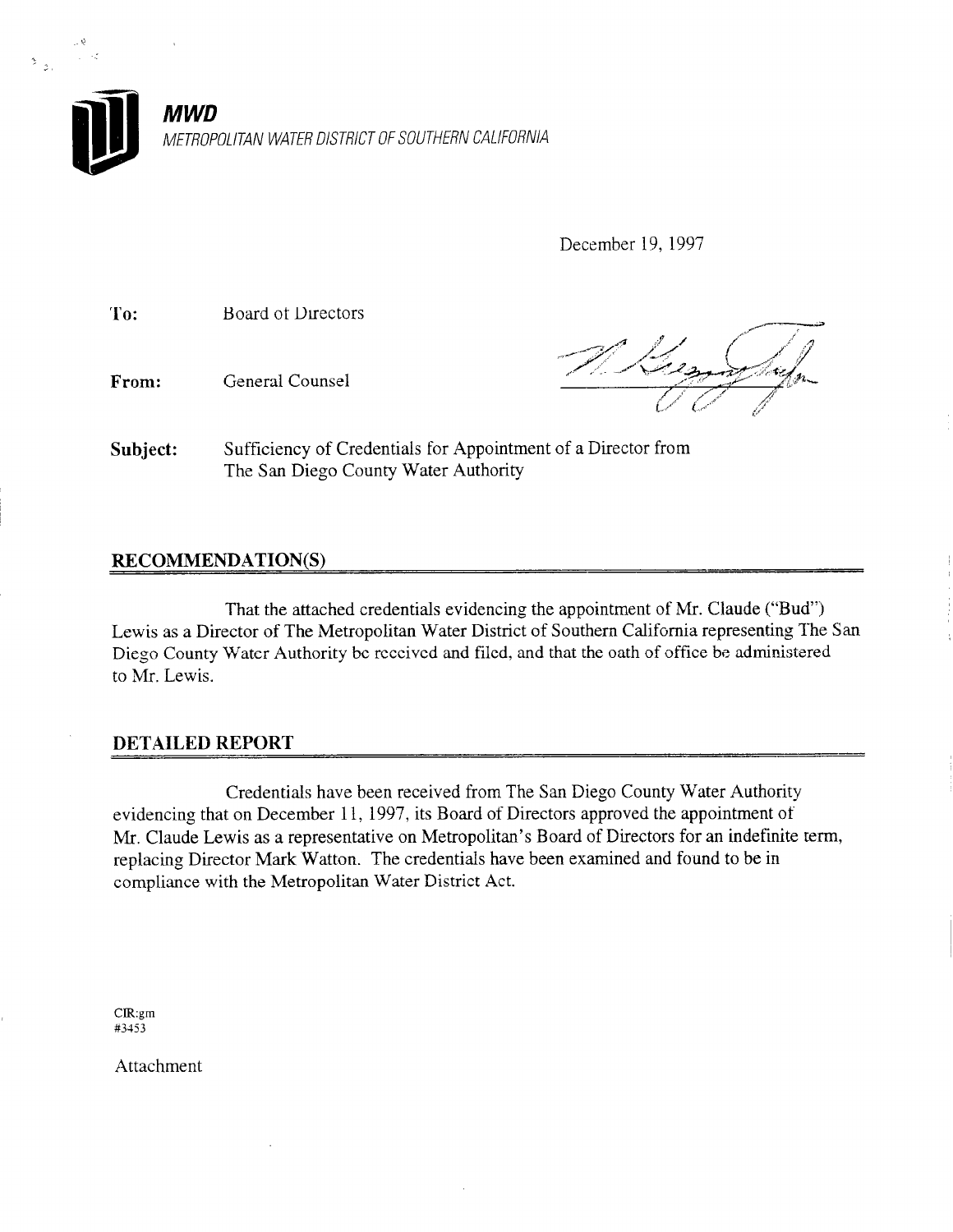(G San Diego Co an Diego County Water Authori w A Public Agenc 3211 Fifth Avenue · San Diego, California 92103-5718

(619) 682-4100 FAX (619) 297-0511

December 12, 1997

Dawn Chin Executive Secretary to the Board Metropolitan Water District P 0 Box 54153 Los Angeles, CA 90054

Dear Dawn:

 $\frac{1}{2}$ 

On December 11, 1997 the Authority's Board adopted Resolution No. 97-48 consent and approving the appointment of Claude "Bud" Lewis as one of its six representatives on the MWD Board.

I sent a copy by FAX today and attached is a certified copy for your records, along with a copy of Director Watton's resignation letter.

The Board anticipates Mr. Lewis will be seated on the MWD Board at its January 13, 1998 meeting to serve an indefinite term.

If you have any questions, please call me at (619) 682-4108.

Cordially.

Janet R\_Maltman Board Secretary

 $\mathcal{L}$ 

#### Attachments

 $\label{eq:2} \mathcal{L}(\mathcal{D}) = \mathcal{L}(\mathcal{D}) \mathcal{L}(\mathcal{D}) = \mathcal{L}(\mathcal{D})$  $\label{eq:2.1} \mathcal{L}^{\mathcal{L}}(\mathcal{L}^{\mathcal{L}}(\mathcal{L}^{\mathcal{L}}(\mathcal{L}^{\mathcal{L}}(\mathcal{L}^{\mathcal{L}}(\mathcal{L}^{\mathcal{L}}(\mathcal{L}^{\mathcal{L}}(\mathcal{L}^{\mathcal{L}}(\mathcal{L}^{\mathcal{L}}(\mathcal{L}^{\mathcal{L}}(\mathcal{L}^{\mathcal{L}}(\mathcal{L}^{\mathcal{L}}(\mathcal{L}^{\mathcal{L}}(\mathcal{L}^{\mathcal{L}}(\mathcal{L}^{\mathcal{L}}(\mathcal{L}^{\mathcal{L}}(\mathcal$  $\sim 100$ 

 $\begin{split} \mathcal{L}^2\mathcal{L}_\mu\left(\mathcal{L}_\mu\right) & = \mathcal{L}_\mu\left(\mathcal{L}_\mu\right)\mathcal{L}_\mu\left(\mathcal{L}_\mu\right) = \mathcal{L}_\mu\left(\mathcal{L}_\mu\right)\mathcal{L}_\mu\left(\mathcal{L}_\mu\right)\mathcal{L}_\mu\left(\mathcal{L}_\mu\right) \\ & = \mathcal{L}_\mu\left(\mathcal{L}_\mu\right)\mathcal{L}_\mu\left(\mathcal{L}_\mu\right)\mathcal{L}_\mu\left(\mathcal{L}_\mu\right)\mathcal{L}_\mu\left(\mathcal{L}_\mu$ 

CITIES<br>Del Mar + Escondido + National City + Oceanside • Poway • San Diego

MEMBER AGENCIES IRRIGATION DISTRICTS<br>• Sonto Fe • South Boy<br>• Helix • Otoy

**UNITED ON BECWELED BARER** 

 $\cdot$  Vista

· Fallbrook

\* San Dieguito<br>\* Vallecitos

MUNICIPAL WATER DISTRICTS . 0livenhoin . Rincon del Dioblo . Padre DOnl . Volley Center \* Circumum<br>• Padre Dam \* Valley Center

 $\cdot$  Yuima

· Rainbow

COUNTY San Diego fex officiol

PUBLIC UTILITY DISTRICT FEDERAL AGENCY · Pendleton Military Reservation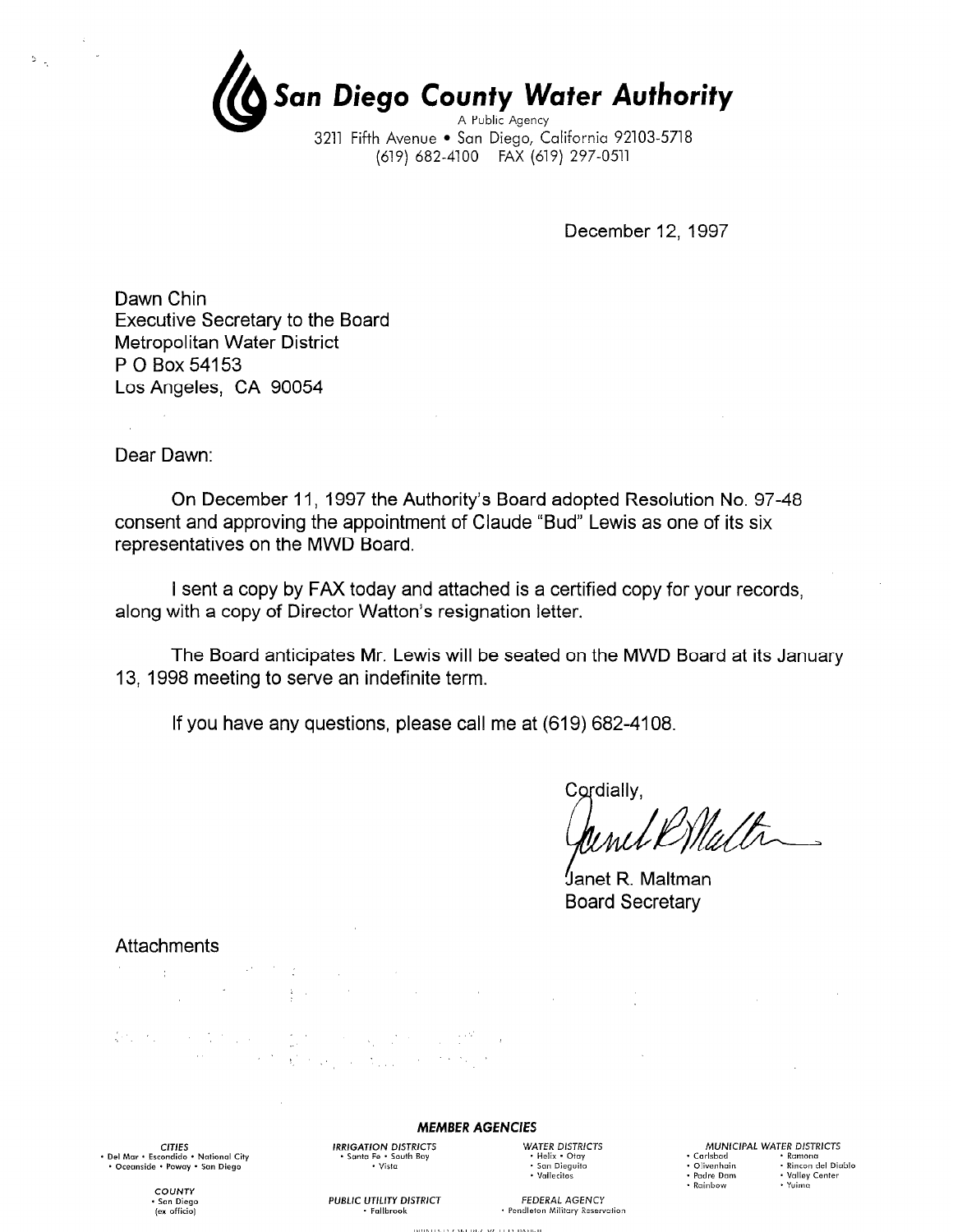#### RESOLUTION NO. 9748

RESOLUTION OF THE BOARD OF DIRECTORS OF THE SAN DIEGO COUNTY WATER AUTHORITY CONSENTING AND APPROVING THE APPOINTMENT OF CLAUDE "BUD" LEWIS AS A REPRESENTATIVE OF THE SAN DIEGO COUNTY WATER AUTHORITY ON THE BOARD OF DIRECTORS OF THE METROPOLITAN WATER DISTRICT OF SOUTHERN CALIFORNIA

WHEREAS, pursuant to Article 22 of the Administrative Code, Christine Frahm, Chair of the SAN DIEGO COUNTY WATER-AUTHORITY, has designated and appointed Claude "Bud" Lewis to serve as a representative of the Water Authority on the Board of Directors of the METROPOLITAN WATER DISTRICT OF SOUTHERN CALIFORNIA;

NOW, THEREFORE, the Board of Directors of the San Diego County Water Authority hereby consents to and approves said designation and appointment, and orders and determines that Claude "Bud" Lewis shall be one of its representatives on the Board of Directors of the Metropolitan Water District of Southern California, for an indefinite term, commencing on January 13, 1998.

PASSED, APPROVED and ADOPTED this 11th day of December, 1997.

AYES: Unless noted below, all Directors voted aye.

NOES: Peay

ABSTAIN:

ABSENT: Broomell, Chenelle, Davis, Newton, Quist, Slater, R. Williams

Mici, Fulic

Chris Frahm, Chair Board of Directors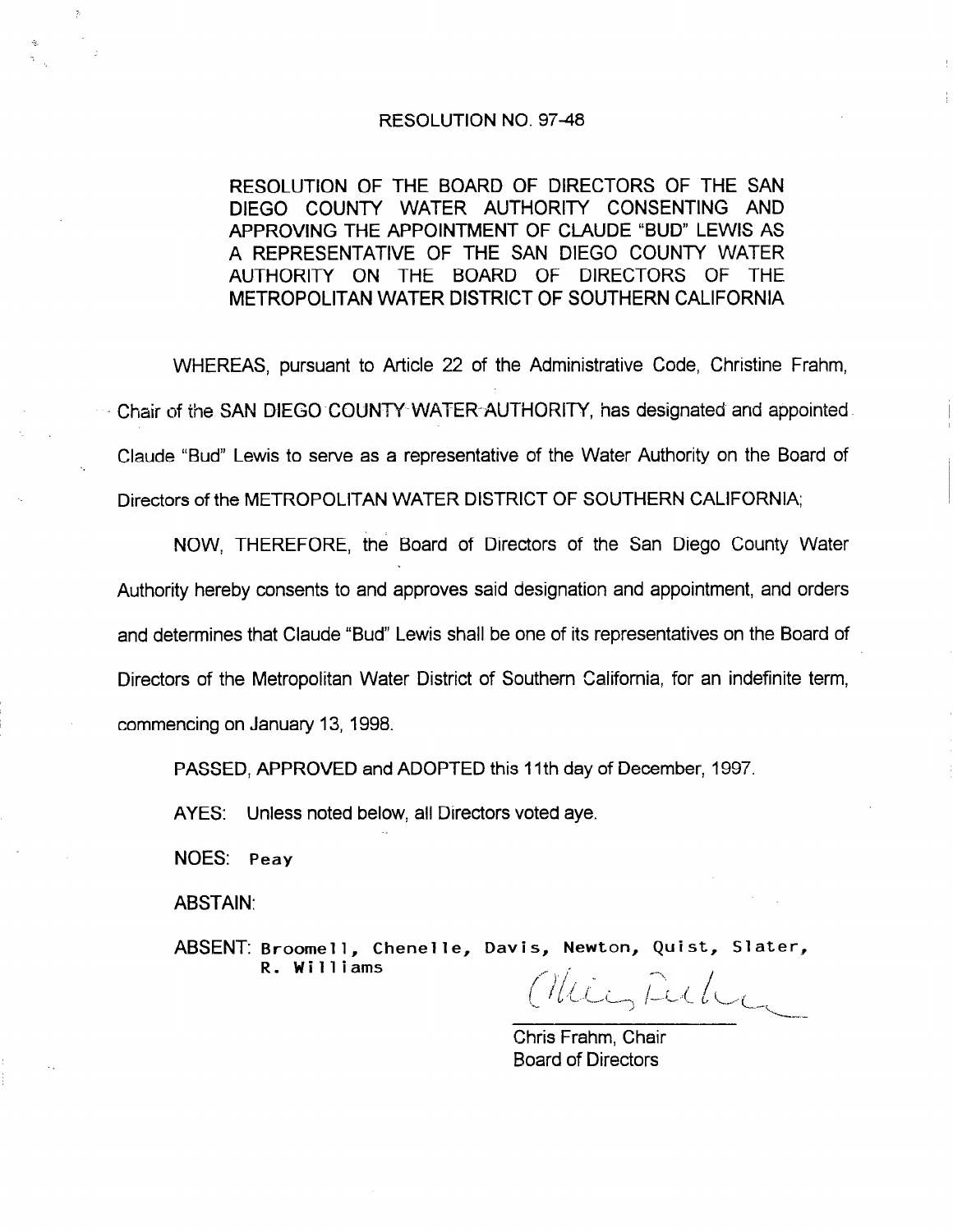**ATTEST:** 

H:\WORD6\BOARD\RESOLUTI\WWD\WWDLWIS.DOC

Harold W. Ball, Secretary Board of Directors

I, Janet R. Maltman, Board Secretary of the Board of Directors of the San Diego County Water Authority, do hereby certify that the above and foregoing is a full, true and -correct copy of Resolution No. 97-48 of said Board and that the same has not been amended or repealed.

With

Jånet R. Board Secretary

jrm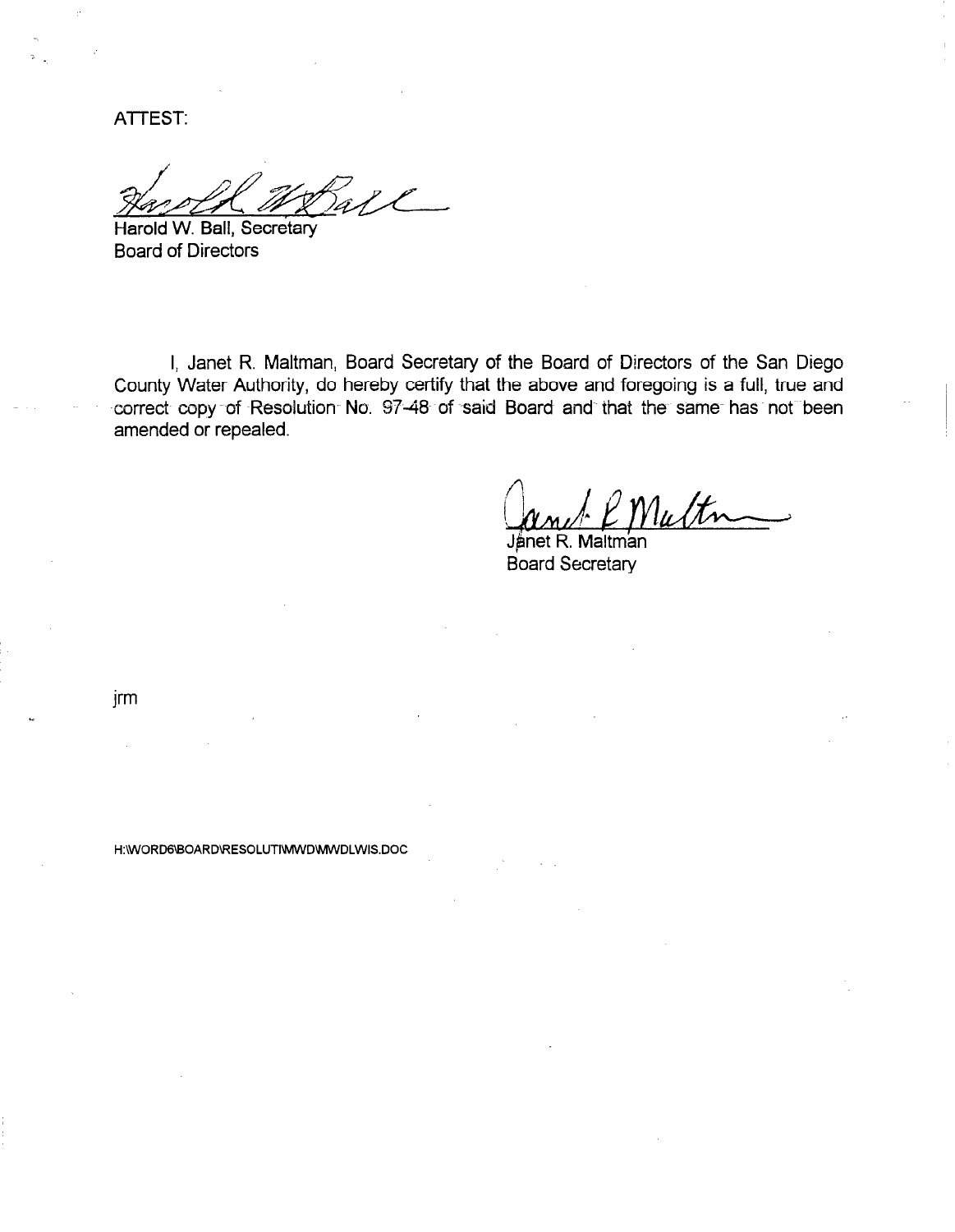<u>.</u><br>San Diego County Water Authori A Public Agenc 3211 Fifth Avenue • San Diego, California 92103-5718

(619) 682-4100 FAX (619) 297-0511

November 27, 1997

Christine Frahm Chairwoman, Board of Directors San Diego County Water Authority  $-3211$  Fifth Avenue  $-$ San Diego, CA 92103

Dear Chair Frahm:

This is formal notice of my resignation from the Board of Directors of the Metropolitan Water District of Southern California, effective January 12, 1998.

I expect the Board of Directors of the Authority to take action on my replacement at their meeting scheduled on December 11, 1997. Please make the necessary arrengement so my replacement can be seated on the Board of the Metropolitan Water District at their meeting scheduled on January 13, 1998.

I appreciate having been given the opportunity to represent the Authority on the MWD Board since November 1993.

Sincerely,

Mark Watton

cc: Jack Foley

H:\WORDG\BOARD\CHAIR\MWDRESG.DOC

**CITIES** CTTES<br>Del Mar = Escondido = National City = Oceanside . Poway . San Diego

IRRIGATION DISTRICTS WATER DISTRICTS . Santa Fe . South Boy . Santa Fe . South Boy . Helix . Otoy . Santa Fe . South Boy . San Dieguito . San Dieguito Pe South Bay **. Product Community Product** Product Product Product Product Product Product Product Product Product Product Product Product Product Product Product Product Product Product Product Product Product Product Pro

Falibrook

· Vallecitos

MUNICIPAL WATER DISTRICTS . Particular terms in the Ramond .<br>
• Carlsbad . Ramond . Rincon del Di<br>
• Padre Dam . Valley Center . Carlsbad . Ramona<br>- Olivenhoin . Rincon del Dishi · Rainbow · Yuima

COUNTY San Diego  $(ex \; \text{offico})$ 

PUBLIC UTILITY DISTRICT FEDERAL AGENCY

MEMBER AGENCIES

· Pendleton Military Reservation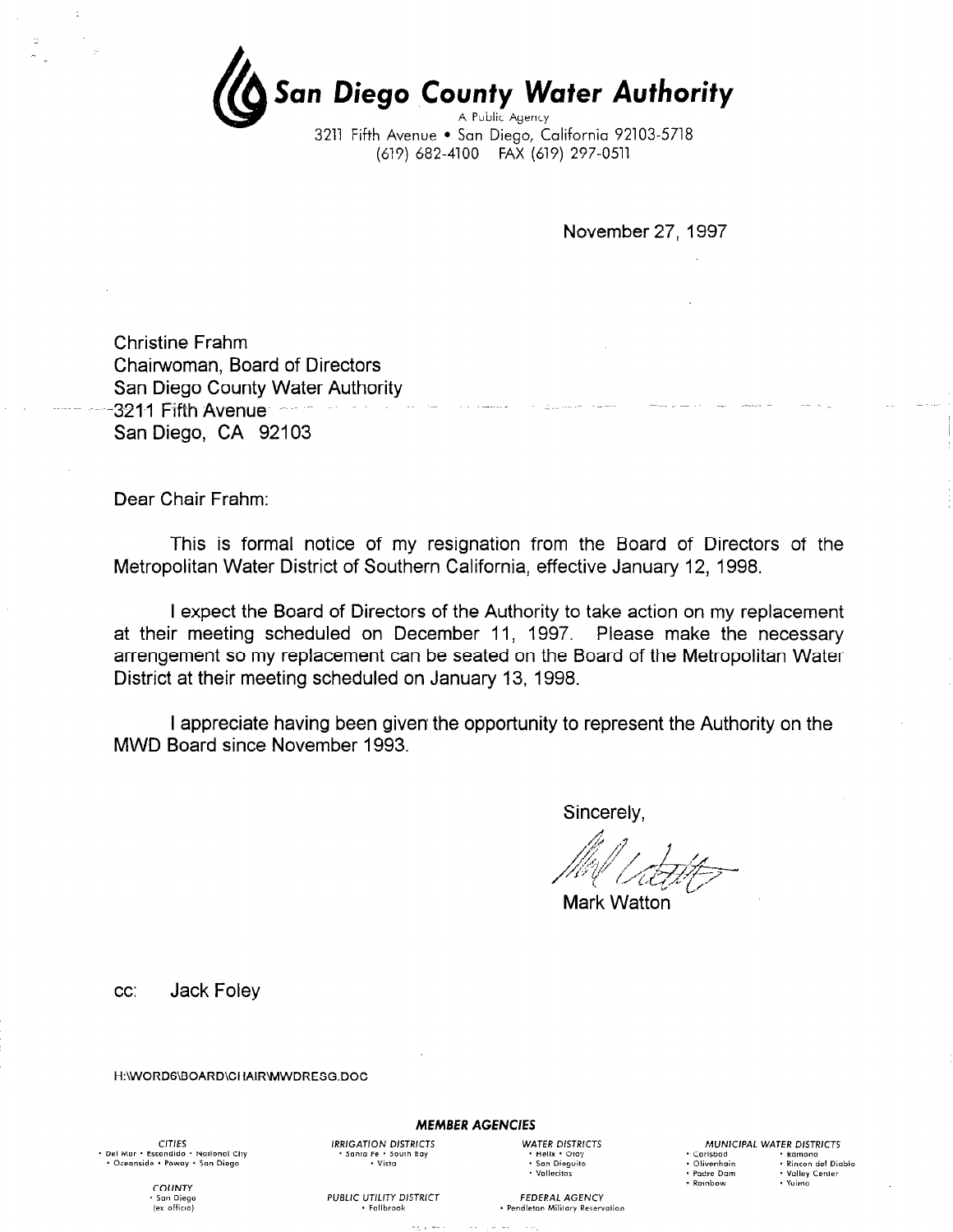$\sigma_{\rm{max}}$ 

Bud Lewis City of Carlsbad

Carlsbad Mayor Claude A. "Bud" Lewis has represented the Carlsbad Municipal Water District on the San Diego County Water Authority director since 1995. (The Carlsbad City Council sits as the Carlsbad Municipal Water District board of directors.)

As an Authority director, Lewis is a member of the Administrative and Legal, Public Affairs and Ad Hoc Imported Water committees.

He has been Carlsbad's mayor since 1986. From 1970 to 1986, he was a Carlsbad city councilmember.

He also is a member of the San Diego Association of Governments (SANDAG), where he has served on committees in the areas of transportation, air quality and waste disposal.

As a U.S. history and government teacher at Carlsbad High School for 34 years, Lewis was twice named "Teacher of the Year." He also coached a number of high school sports, including the baseball and football teams.

Lewis is a Korean War veteran, sewing in the U.S. Marine Corps from 1951-1954. He graduated from San Diego State University in 1956.